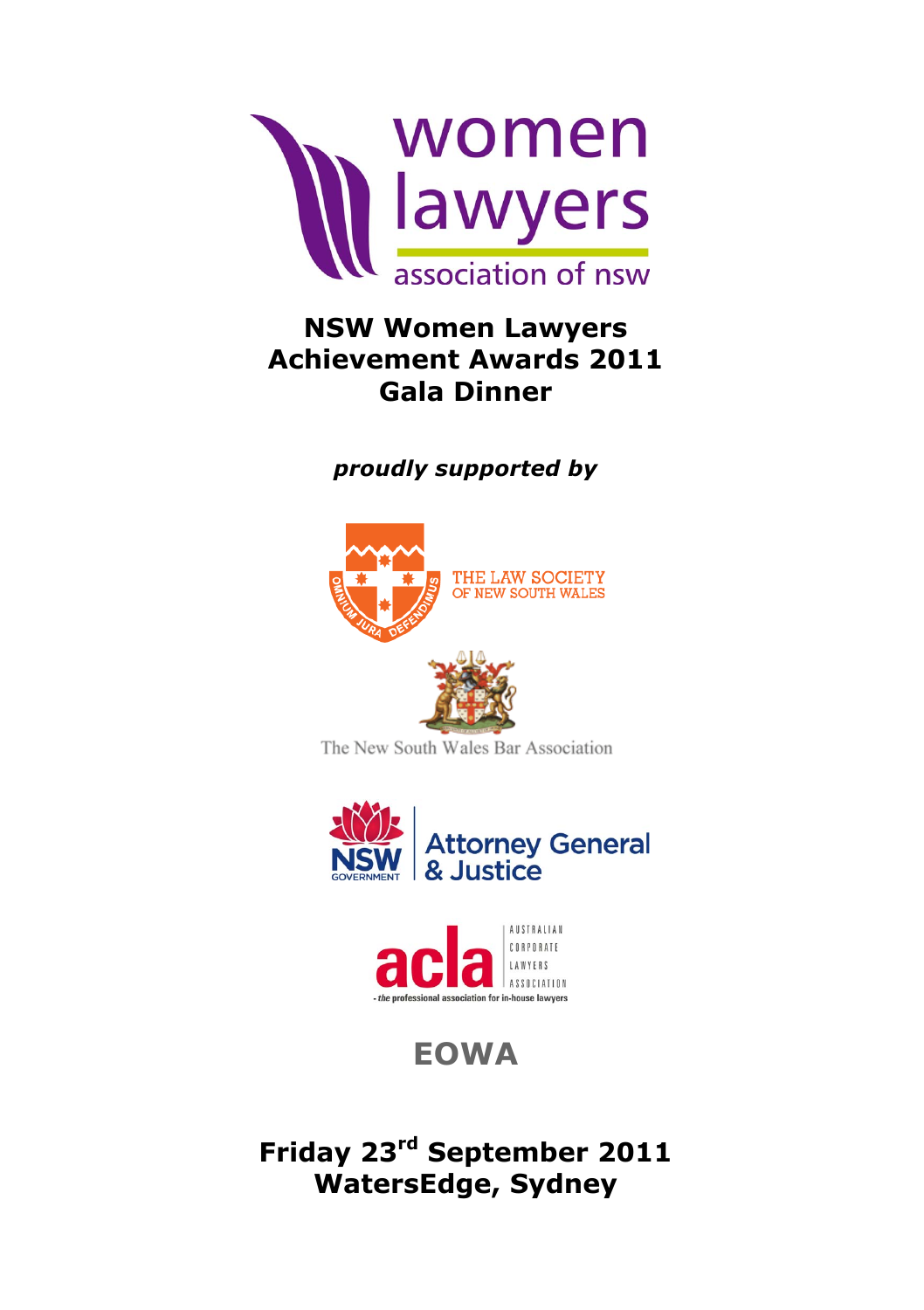#### Dear Members & Colleagues

The Women Lawyers Association of NSW (WLANSW) supported by the Law Society of NSW, the NSW Bar Association, the Attorney General & Justice Department of NSW, the Australian Corporate Lawyers Association and the Equal Opportunity for Women in the Workplace Agency, thank you for joining us in recognising outstanding women lawyers who have achieved excellence in their area of practice, while advancing opportunities for women in the law. We congratulate all our nominees for this year's NSW Women Lawyers Achievement Awards who we profile below.

The 2011 Judging Panel for the Awards comprised representatives from the Attorney General & Justice Department of NSW, the Bar Association of NSW, the Law Society of NSW, the Australian Corporate Lawyers Association and WLANSW.

Our Judging Panel considered a very strong field of nominees to determine the recipients of awards in the 5 categories, and resulted in a recommendation from the Judging Panel for an additional "Highly Commended" recognition of a further nominee. The Executive Committee will also present a Lifetime Achievement Award.

- $\triangleright$  Woman Lawyer of the Year in Private Practice:
- Ø "In House" Woman Lawyer of the Year *sponsored by Blake Dawson*;
- Ø Woman Lawyer of the Year in a Community Organisation *includes a Passeport Beaute Deluxe Package compliments of Franck Provost Paris Hair*;
- $\triangleright$  Woman Lawyer Advocate of the Year:
- Ø "Up And Coming" Woman Lawyer of the Year *sponsored by Middletons and includes an MGSM Leadership Course.*

In their respective award category, each Candidate was required to meet at least 3 of the following criteria:

- The individual achievement of professional excellence:
- An outstanding contribution to the advancement of women within the practice and development of law;
- Encouragement and influence on other women to pursue a legal career;
- Commitment to the support, encouragement and promotion of the careers of women within the legal profession including mentoring of women within the legal profession and/or advocacy for and the establishment of flexible work practices, and/or balancing children and work commitments;
- Understanding of and support for the legal rights of all women including a commitment to either the promotion of justice and equality for all women, and/or the identification, exposure and eradication of all forms of discrimination against women in the legal system and in the community generally.

Yours faithfully

*Rebecca Barry* President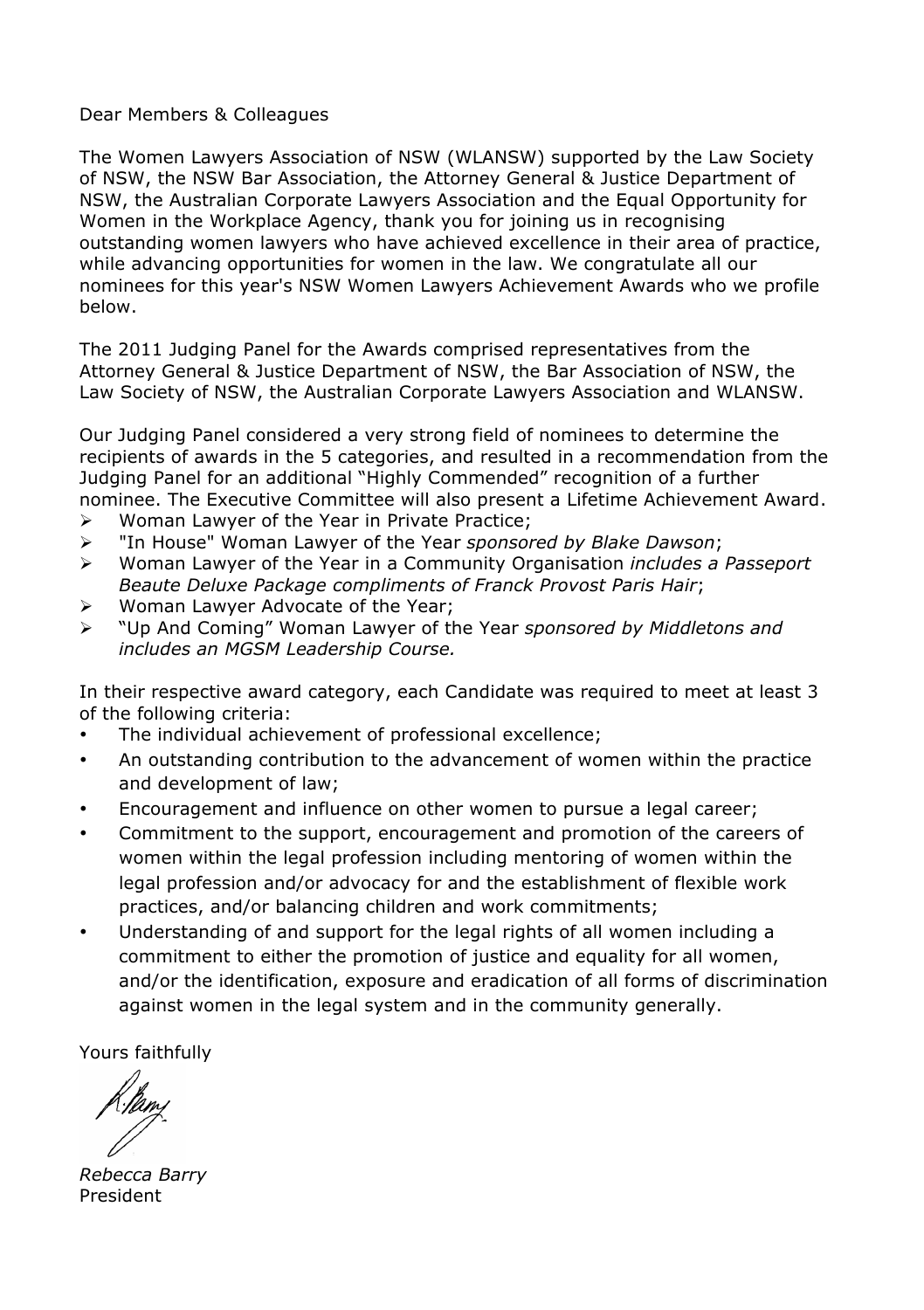#### *Guest Speaker:*



#### **The Honourable Justice Margaret Beazley AO**

Her Honour attended the Sydney Law School graduating with Honours in Law in 1974 and was admitted to the New South Wales Bar on 14 March 1975. She was appointed a Queens Counsel in 1989. In 1993, her Honour was appointed as a judge of the Federal Court of Australia. In 1996 she was the first woman appointed to the New South Wales Court of Appeal, where she currently sits and is one of the most senior women judges in Australia. She is Chairperson of the NSW Chapter of

the Australian Institute of Administrative Law, Patron of the Toongabbie Legal Centre and President of the Arts Law Centre of Australia. Her Honour was made an Officer in the Order of Australia in the Queen's Birthday Honours List on 12 June 2006 for service to the judiciary and the law, particularly through contributions to professional and ethical standards and to the advancement of women in the legal profession and the community. In May 2008, her Honour was awarded Doctor of Laws *honoris causa* (Hon LLD) by the University of Sydney.

#### *Performance by the NSW Bar Association Choir*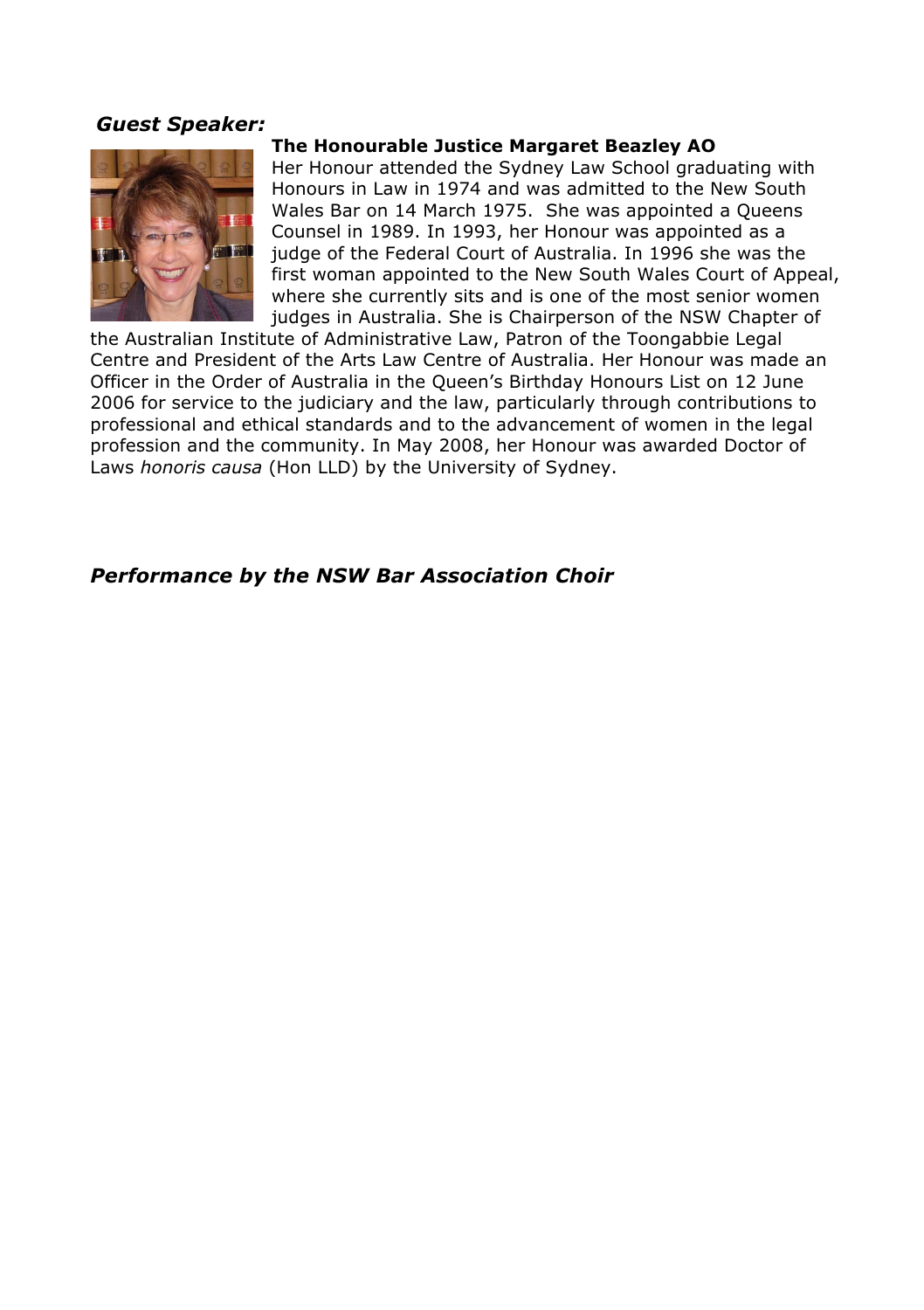#### *Woman Lawyer of the Year in Private Practice*



**Katie Malyon** set up boutique immigration law firm Katie Malyon & Associates, Lawyers in July 2005. In just 6 years, her firm has grown to become the second largest immigration law firm in Australia, an achievement recognised by the BRW in its *Fast Starters 2010.* More recently, she started a second law firm Malyon Andronicos Lawyers and tendered successfully to provide immigration advice and assistance to asylum seekers under the Commonwealth Government's IAAAS scheme. Katie has been recognised by her peers and named by the Australian Financial Review as one of the *Best Lawyers - Immigration* 2010 and

2011. Amongst other activities, she is a Director of the Migration Institute of Australia and mentors young lawyers as well as business women starting their own practices. Katie also lectures to the profession, both in Australia and overseas, on aspects of immigration law and practice management. A mother of 3 grown children, Katie is committed to achieving work and out-of-work life balance for herself and staff, the majority of whom work part-time or job share.



**Vanessa McNeilly** is Principal Lawyer of McNeilly Lawyers established in 2008. Vanessa practices predominately in Family Law and in the area of Care and Protection. Her firm, McNeilly Lawyers, is committed to providing quality advice to those who are disadvantaged, particularly women who may have experienced abuse and/or discrimination. Vanessa dedicates her time to supporting the local community, providing advice and assistance to community organisations, minority groups and to sufferers of

family violence. Vanessa has also been appointed Regional Outreach Clinic Provider (ROCP) by the Legal Aid Commission of NSW to provide advice and assistance to some of the most socio-economically disadvantaged regions in NSW. Having two small children of her own, Vanessa encourages the work-life balance within her own practice and provides flexible working arrangements for her staff. Vanessa has recently encouraged the career of other women through employment and support. Vanessa is a Committee member of the Mid North Coast Law Society and has recently been nominated for the role of Director with Coastline Credit Union.



**Snezana Vojvodic** has been practising since 1996 in commercial litigation. Snezana has acted for a broad range of clients in matters ranging from corporate and joint ventures disputes to cases involving trade practice issues, shareholders' disputes and breaches of director's duties. Snezana is a strong supporter of initiatives to support the progress of women across all levels in the legal profession. Earlier this year, Snezana was instrumental in launching a mentoring program between the Westpac Group and Gadens Lawyers which provides women with the opportunity to be

mentored by female lawyers from outside their own organisation. Snezana is a founding member of the Gaden's Womens Forum which aims to promote and support women in business, with a particular focus on providing functions and networking opportunities that are sensitive to women's needs. Snezana was also involved in instigating the sponsorship by Gadens Lawyers of the Inaugural Gadens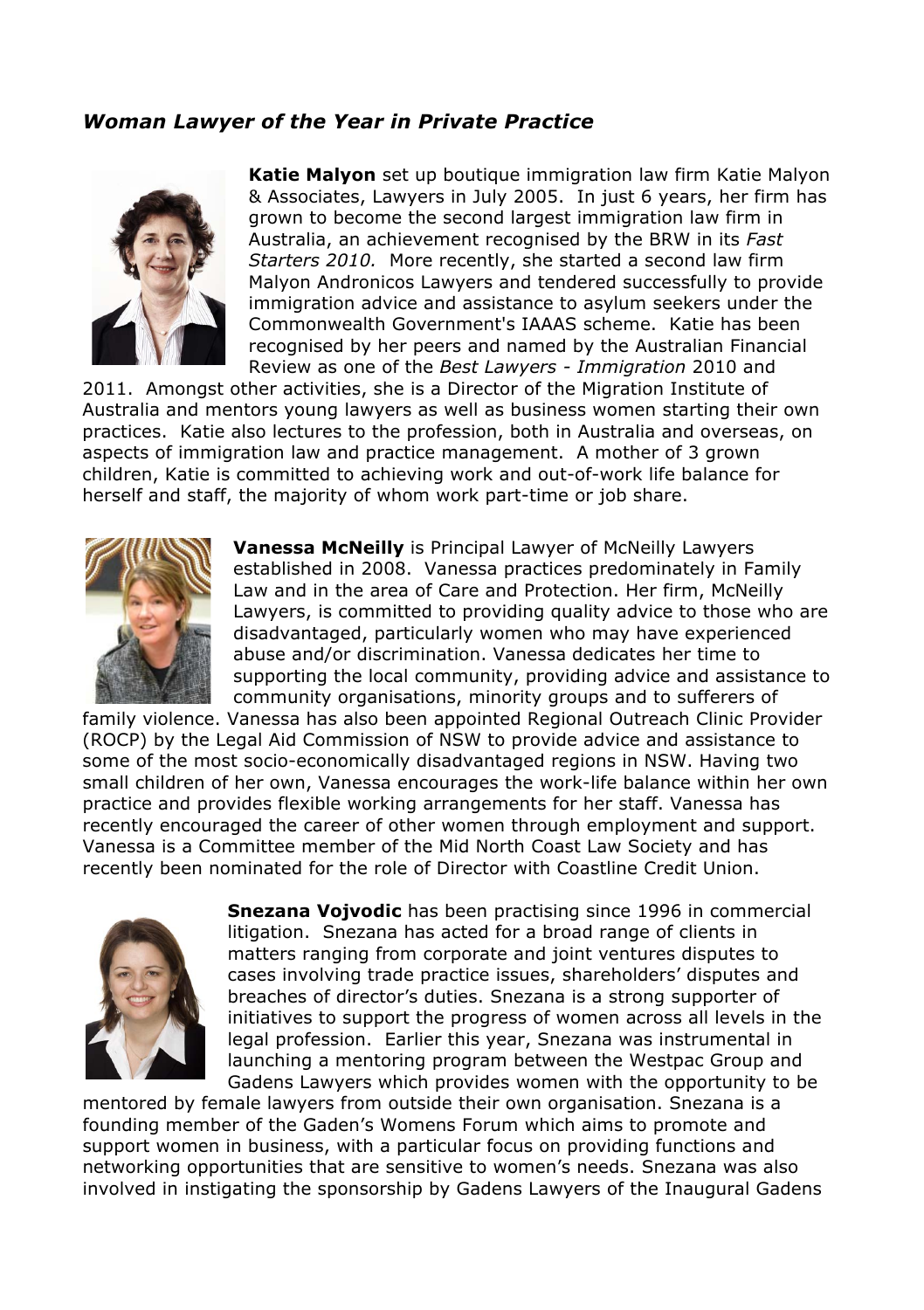Intervarsity Women's Mooting Competition which will commence in September 2011.



**Anna Walsh** is a Director and Principal of Maurice Blackburn Lawyers and heads up the Medical Negligence department in New South Wales. Anna has honours degrees in both Nursing and Law, is currently completing a Masters of Law by research and lectures in the School of Law at the University of Notre Dame, Sydney. Specialising in medical negligence litigation for plaintiffs for 12 years, Anna works on a wide variety of matters and has a special interest in birth trauma and cases involving children, as well as representing families at Coronial Inquests where the

deceased has died following medical treatment. She has published a variety of articles on medical law topics and is a regular speaker at legal and medical conferences. Anna is an Accredited Specialist in Personal Injury Law, is on the Law Society's Specialist Accreditation Committee for personal injury law and is the plaintiff's representative on the Professional Negligence List User Group in the Supreme Court of New South Wales.

#### *'In House' Woman Lawyer of the Year*



**Louise Blazejowska** is Acting Manager, Policy, Justice Branch at the Department of Premier and Cabinet. Louise graduated in 1984 and since then has worked as a community and government lawyer for the Aboriginal Legal Service, various community legal centres, the Royal Commission into Aboriginal Deaths in Custody, the NSW Attorney General's Department and Legal Aid NSW. Louise's interests are in the human rights area advocating for improved justice system responds to women. Aboriginal people and young people. A major focus of her work has been improving legal and social welfare services to women

and children experiencing domestic violence through the establishment of consultative bodies and services such as the Wirringa Baiya Aboriginal Women's Legal Service, the Women's Domestic Violence Court Advocacy Program and the Specialist Domestic Violence Practitioner Panel. In 1996 Louise was awarded NSW Government Lawyer of the Year Award and in 2010 was awarded the NSW Premier's Award for Leading Change.



**Prue Milne** is the Executive Legal Counsel at AMP Capital Investors Limited. She joined AMP on 15 June 1998, the day that it became a publicly listed company. Prue became Executive Legal Counsel at AMP Capital Investors in July 2005, ceasing her three-year role as board executive and company secretary of AMP Limited. Prior to that, Prue was Executive Legal Counsel, Group Office, providing advice to senior executives in AMP's corporate office in Sydney on wide ranging legal issues including acquisitions, integrations, ASX Listing Rules and Corporations Law obligations. The AMP Group is committed to diversity in

thought in the workplace, with a particular focus in AMP Capital on gender diversity in investment management. As part of that commitment, Prue has formally and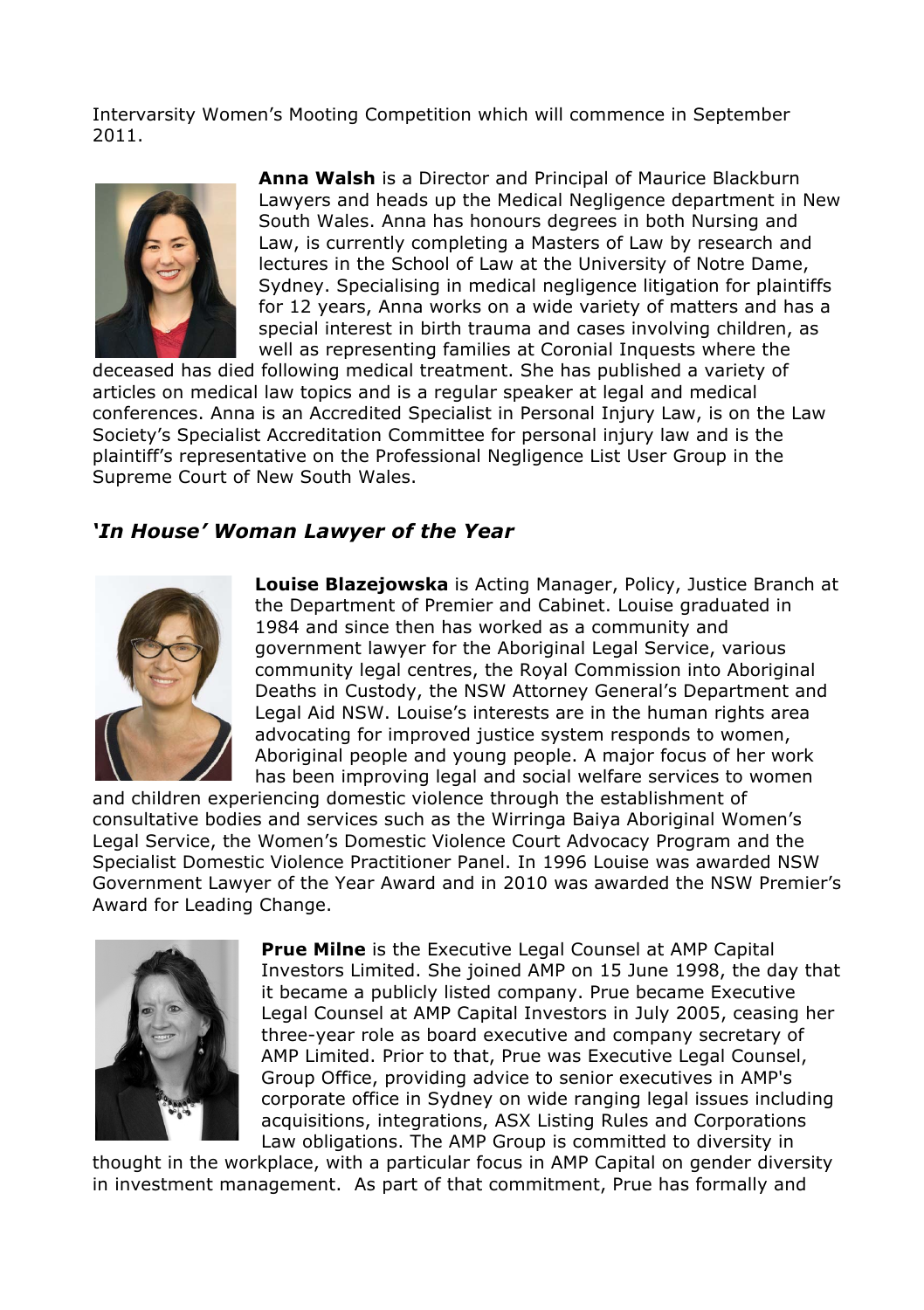informally mentored and supported female colleagues in their career development and, as a mother of 3 teenagers, is a strong supporter of family friendly flexible workplace policies. Before joining AMP in 1998, Prue spent seven years with Blake Dawson Waldron in Sydney as an associate in their corporate and commercial group specialising in managed investments, trusts, public listings and mergers and acquisitions.



**Kate Perumal** is General Counsel for Abigroup Limited. She began her career at Minter Ellison in 1998 and joined Abigroup in 2003. As General Counsel, Kate is the sole woman on Abigroup's management board and is responsible for a team of 10 lawyers managing all legal issues for Abigroup and its subsidiaries. As the mother of two children under 5, Kate is passionate about work-life balance. Kate was a driving force behind Abigroup adopting a Flexible Work Policy and Paid Parental Leave Policy in December 2009. Kate has also chaired

the 'Women@Abigroup' forum since its inception in 2010, being an initiative to discuss and promote gender diversity within Abigroup. Kate has supported the establishment of regional 'women@abigroup' groups in Victoria, NSW and Queensland, the engagement of a diversity manager, the initiation of a pay equity gap analysis as well as the establishment of diversity leadership initiatives.



**Victoria Poole** is Corporate Counsel at Westpac Banking Corporation, leading a team of around 80 lawyers and paralegals. Victoria is also a director on the board of Hastings Funds Management Limited, a subsidiary of Westpac. Before joining Westpac in May 2010, she was a partner at Allens Arthur Robinson, practising in mergers & acquisitions, capital markets and funds management. Victoria came to law late in life, commencing her law degree at the age of 32 and beginning her legal career in private practice with Mallesons. Victoria made the transition to in-house as she wanted to move away from a

transactional practice and build something tangible in terms of teams and businesses. Victoria participates in many of the diversity and flexibility initiatives underway within Westpac designed to address gender equity issues, and acts as mentor for both men and women within Westpac and Allens. This year, Victoria sponsored the first fundraising event held by the Westpac Legal Team for International Women's Day, and sponsored the Gadens Lawyers and Westpac crossindustry women's mentoring program designed to enable women lawyers to share experiences arising in two different legal job contexts.

#### *Woman Lawyer of the Year in a Community Organisation*



**Emma Golledge** is the Principal Solicitor of Kingsford Legal Centre where she works primarily in discrimination law. Her role also includes teaching law students practical skills and undertaking law reform and policy work with a human rights focus. Prior to this role she worked in the United Kingdom in a community legal centre and for the Government. She has a passion for social justice and has worked extensively in community legal centres for the past 10 years. Her work has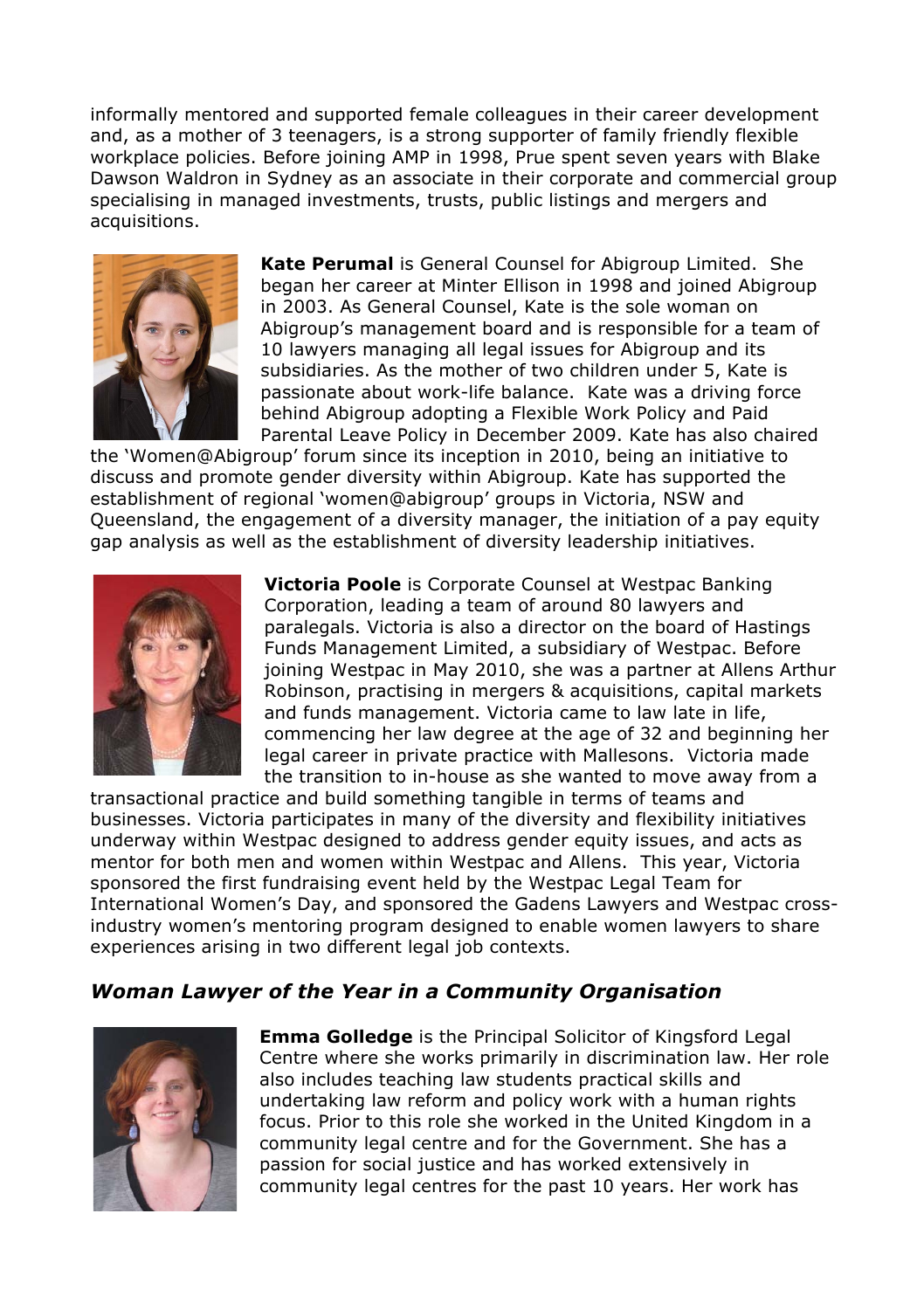particularly focused on advocating for people marginalised and disadvantaged by legal processes, both on an individual and systemic level.



**Beatrice Gray** lectures in the subject of "Australian Constitutional Law", University of Sydney, Law Extension Committee and Examines in the subject for the Legal Profession Admission Board. Each is a renewable appointment from 1976 and 1993. She is Assistant Editor, appointed by the Council of Law Reporting NSW, of the New South Wales Law Reports. Beatrice graduated from the University of Sydney with a BA in 1964, an LLB in 1968 and an LLM in 1981. Admitted to private practice at the NSW Bar in 1968, Beatrice has had an extensive career in legal publishing including the "Australian Digest" 3rd ed (Thomson Reuters), where as a

Legal Editor she contributed for 24 years. She was the  $16<sup>th</sup>$  woman to commence practice at the Bar where 10 were practising. She was the first woman appointed as a lecturer by the University of Sydney, Law Extension Committee. She has taught approx. 10,000 students. When so few women were qualified Beatrice saw it as important to mentor others and encourage others by continuing her own commitment to her professional life.



**Dianne Hamey** has extensive experience in the private and community legal sectors, most recently at Women's Legal Services NSW (WLS) in their Domestic Violence Advocacy Service, general women's service, and as the Supervising Solicitor of the Indigenous Women's Program from June 2007 until 30 June 2011. Dianne has had substantial expertise in family law, domestic violence, discrimination, victims compensation and care and protection law. Dianne was part of a delegation from the Australian Human Rights Commission to China in April 2011; a consultant on the Department

of Corrective Services Women's Advisory Council, and was Co-Convenor of WLS Australia. In her leadership role at WLS, Dianne has been responsible for developing and implementing training, supervising and mentoring. She has advocated extensively for reforms to laws and legal processes to improve access to justice for disadvantaged women. Dianne is currently undertaking a Masters of Business in Management and has been invited to apply for a PhD candidature.



**Dr Natalie Klein** was appointed Professor and Dean at Macquarie Law School, Macquarie University in January 2011, after joining Macquarie in 2004 as a Lecturer. Dr Klein's passion is international law, particularly law of the sea and international dispute settlement, and she is committed to engaging with students, junior researchers, and colleagues through all her teaching, research and outreach activities. Dr Klein has a history of advising and advocating human rights and humanitarian causes, such as acting for Mexico at the International Court of

Justice protecting consular rights of Mexican nationals on death row in the United States; documenting human rights abuses in the mass expulsion of Eritreans; and as a member of the Sydney Panel advising the International Fund for Animal Welfare on Japan's Antarctic whaling program. Dr Klein practiced in the international litigation and arbitration practice of Debevoise & Plimpton LLP in New York, served as counsel to the Government of Eritrea and was a consultant in the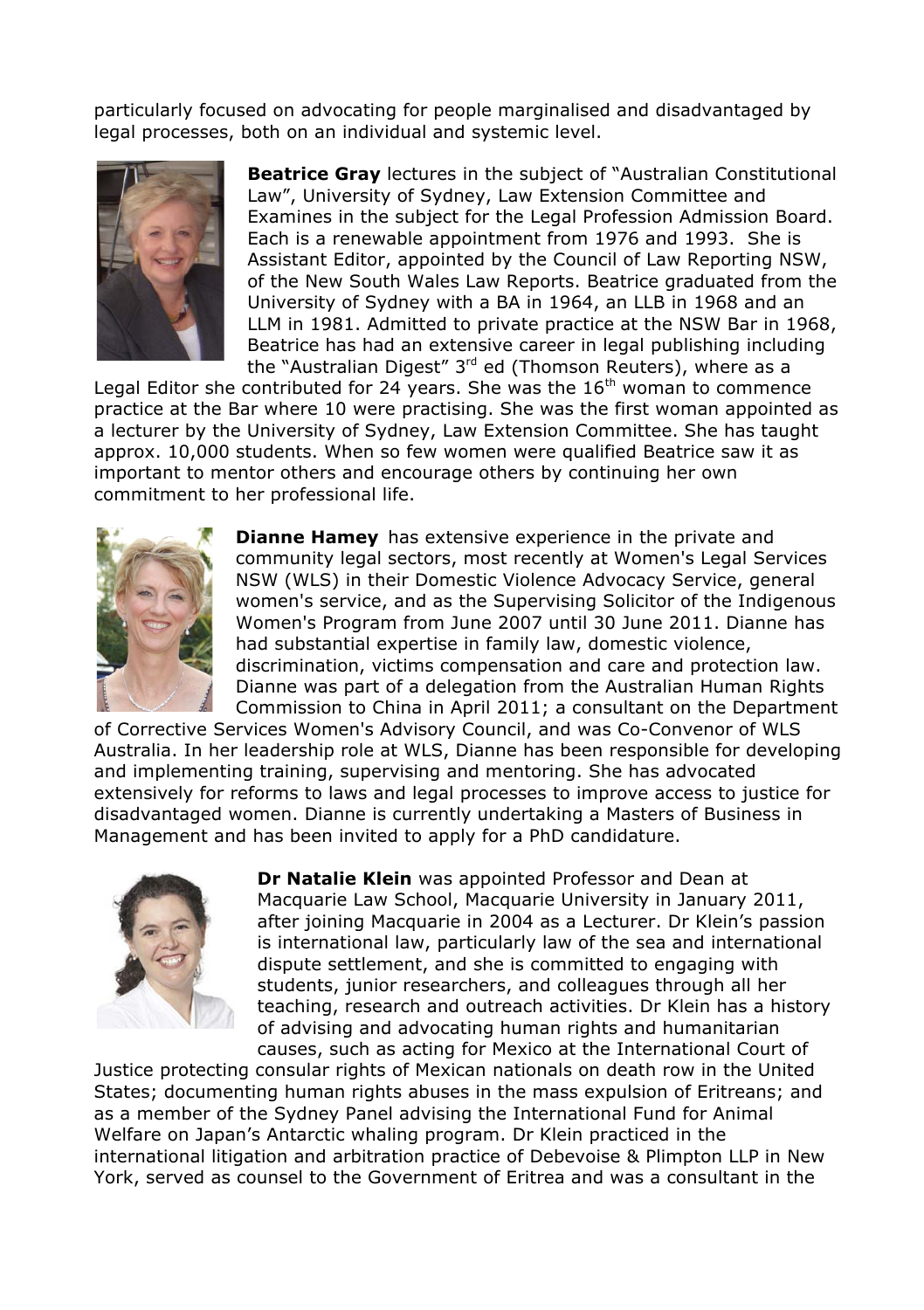Office of Legal Affairs at the United Nations. She is a graduate of Yale Law School and Adelaide University.



**Karen Mifsud** was admitted as a solicitor in 1984. While in private practice in Western Sydney, Karen was a volunteer solicitor with Women's Legal Services NSW. In 2003 Karen began employment with Women's Legal Services NSW and from 2005 to 2011 was the supervising solicitor of the Domestic Violence Advocacy Service at Women's Legal Services NSW. She assisted many women escaping domestic violence in Apprehended Domestic Violence Order and family law proceedings, as well as victims of sexual assault to protect their counselling records.

Karen also provided Community Legal Education and advocated for legislative and systemic change for the benefit of victims of domestic violence. She sat on the Apprehended Violence Legal Issues Coordinating Committee convened by the Department of the Attorney General and was part of the Senior Officers Group guiding the implementation of the Domestic Violence Intervention Court Model. Karen also enjoyed mentoring other women lawyers at Women's Legal Services NSW and seeing them gain knowledge and confidence in the law.



**Susan Smith** is deeply committed to protecting the rights of women victims of domestic violence. As the Coordinator of the Sydney Women's Domestic Violence Court Advocacy Service (Sydney WDVCAS) at Redfern Legal Centre, Susan works to ensure that women attending court in domestic violence related matters at the Downing Centre, Newtown, Balmain and Waverley courts are provided with legal advice, advocacy and access to support services. During the past twelve months, the service has provided this assistance to 1,450 women. Susan

has worked at Redfern Legal Centre since 2002 and in that time has mentored and encouraged countless female law student volunteers, students on university placements and students undertaking their Practical Legal Training. Susan's commitment to victims of domestic violence extends to her law reform work, which has included submissions and recommendations to NSW Police, the Ombudsman and government. Susan is also a member of the NSW Victims Advisory Board and the Apprehended Violence Legal Issues Coordinating Committee at the Department of Attorney General and Justice.



**Dr Chandrika Subramaniyan** commenced working in the law industry in 2006 after a previous career as journalist and IT professional. She then decided to establish her own practice in 2008. Chandrika has been an advocate for migrants and refugees ever since her migration to Australia in 1997. In 2008 she started to give free legal consultation for Sydwest Multicultural Services in Blacktown, for migrants and refugees and continues to do so. In her practice, she has assisted numerous women through Sydwest multicultural services with

their legal needs. In recognition of her services to the Western suburbs community, in 2009 Chandrika was nominated for the prestigious Justice Medal. As a teacher in TAFE and University of Western Sydney, Chandrika has mentored and encouraged women, and migrants in particular to pursue a career in the legal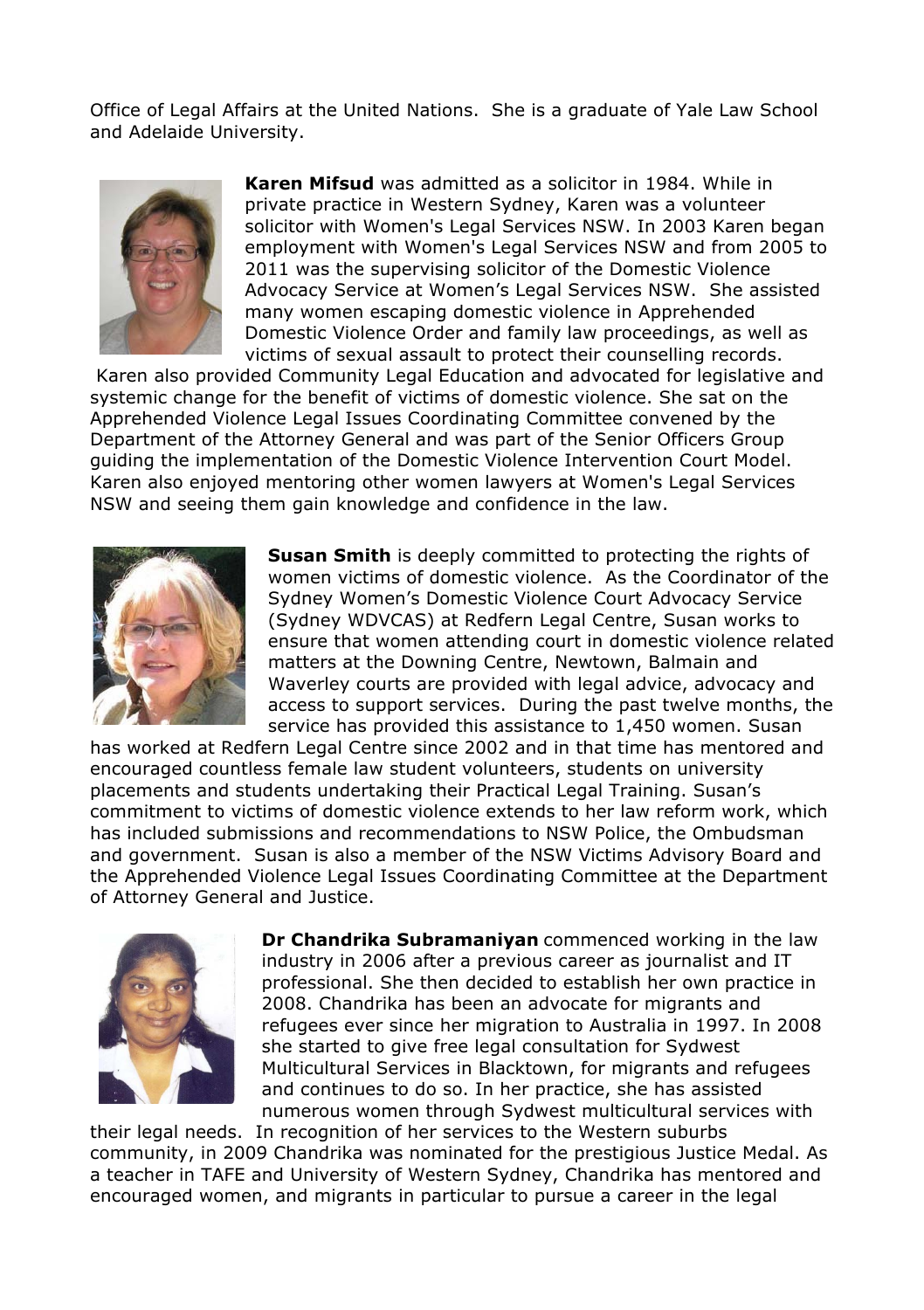profession. Chandrika also conducts workshops and information sessions to migrant communities to educate and update their knowledge on Australian legal systems.

#### *Woman Lawyer Advocate of the Year*



**Julia Baird SC** was admitted to the Bar in 1992 and appointed Senior Counsel in 2008. Julia has appeared in the High Court in trade mark and copyright cases and in many significant Intellectual Property cases in the Federal Court and IP Australia. Julia publishes regularly including commentary in *Lahore's Patents, Trade Marks and Related Rights* and in *NSW Court Forms, Precedents and Pleadings.* For many years Julia has participated in advocacy training in the Bar Practice Course and as a faculty

member of the Australian Bar Association annual trial advocacy residential courses. In 2009 she coached at the English Bar's advocacy residential course at Keble College, Oxford. A leading role model for women advocates, Julia is Chair of the Women Barristers Forum and is instrumental in the Women Barristers Oral History Project. She is deeply committed to encouraging women at the Bar, organising the Bar's women's mentoring programme and for many years she also co-ordinated the Bar's Open Days for women law students.



**Sandra Duggan SC** commenced practice as a solicitor in 1988. From the start she was interested in advocacy, undertaking the presentation of many matters as a solicitor advocate. It was this experience that fuelled her desire to go to the NSW private Bar in 1995. Sandra was appointed Senior Counsel in 2010. Sandra practices primarily in the areas of: Local Government, Administrative Law and Environmental Law. She regularly represents State and Local Government Authorities; developers; and community interest groups. As a Land and Environment

Court specialist, she has appeared in almost every Courthouse in NSW, and often starts a hearing with a site inspection of the premises in a brothel, down a mine, at a church, in a school or on a boat. In addition to her experience as an advocate Sandra has been a strong supporter of women at the Bar both through her association with various NSW Bar Association committees and mentoring of women Barristers and students.



**Anne Healey** commenced practice as a barrister in Sydney in 1994. She has been a member of the NSW Bar Council since 2006 and has been appointed to a number of committees including the Professional Conduct Committee, Legal Aid Committee, Human Rights Committee, Finance and Investment Committee, and the Legal Aid Review Committee. Anne has a diverse practice, reflecting her long standing interest in social justice for women, Aboriginal and Torres Strait Islanders and the socially and

economically disadvantaged. This includes a significant criminal trial practice, and personal injury practice. She appears regularly in inquests, child protection matters, Succession Act cases, and various matters involving discrimination and human rights issues. Anne mentors women lawyers formally and informally, and has been a regular judge of university senior mooting and trial advocacy competitions. She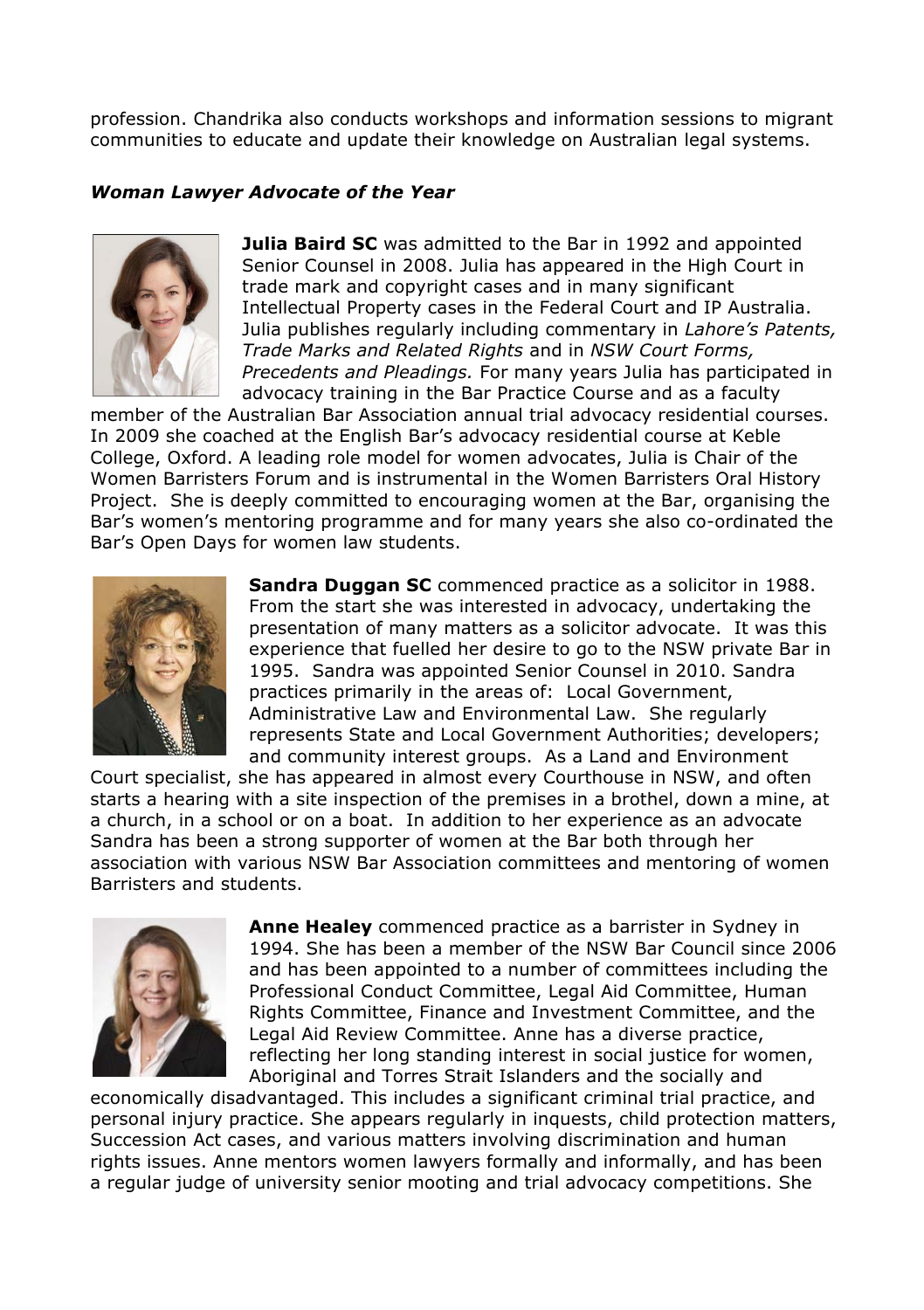has been a member of WLA since 1986 and was a member of the WLA Executive Committee as a solicitor.



**Dr Melissa Perry QC** has practiced at the bar since 1992 and was appointed silk in 2004. Her expertise includes appellate advocacy, public law, federal environmental law and native title on which she co-authored a major textbook. She has appeared in over 40 matters in the High Court (excluding special leave) and in the challenge to the legality of the military government in Fiji. She holds an Honours degree in Law from Adelaide University, and an LLM and prizewinning doctorate in international law from Cambridge. Among other positions, she is a foundation fellow and director, Australian Academy of Law,

and a member of the Administrative Review Council, the Rule of Law Institute of Australia Governing Council, the Gilbert + Tobin Centre of Public Law Advisory Committee and the Human Rights and Equal Opportunity Committees, NSW Bar Association. She is passionate about promoting the rule of law, the value of education, and encouraging and supporting young people in the law.

#### *'Up and Coming' Woman Lawyer of the Year*



**Claire Hammerton** is currently Acting Senior Legal Officer at the NSW Aboriginal Land Council. Prior to this, she worked as an associate to a Federal Court Judge and in commercial dispute resolution at Norton Rose. Immediately after being admitted, Claire joined the NSW Young Lawyers Human Rights Committee and held positions of Vice Chair, Chair and NSW Young Lawyers Representative to the Law Society Human Rights Committee. Claire has completed internships with organisations including Cape York Land Council and the Australian Human Rights Centre. In 2008, she was selected to participate in a 2-month

internship with a community-based organisation in India. Claire is currently a Coordinator and Evidence-Gatherer with the International Commission of Jurists Sri Lanka Evidence Project and Chair of the NSW Young Lawyers Justice Education Team. She is also a mentor with the Law Society's Mentoring Program and a volunteer solicitor at Redfern Legal Centre.



**Brenda Tronson** is a barrister at Sixth Floor Selborne Wentworth Chambers, practising in commercial law and public law. Brenda commenced practice as a barrister in October 2008, and before that, completed the BCL and MPhil in Law at Oxford University, and has worked as associate to Justice Crennan in the High Court of Australia and as a graduate at Freehills in Sydney. While engaging in a diverse practice with some significant successes (including appearing as junior counsel for the plaintiff in *Wainohu v State of New South Wales* in the High Court), Brenda also finds time to get involved in a wide variety of other activities. She occupies a number of roles within several New South Wales Young Lawyers

committees, adjudicates competitions at several universities, coaches moot teams (including a team in the inaugural Gadens Intervarsity Women's Mooting Tournament) and acts as a mentor to a number of young women.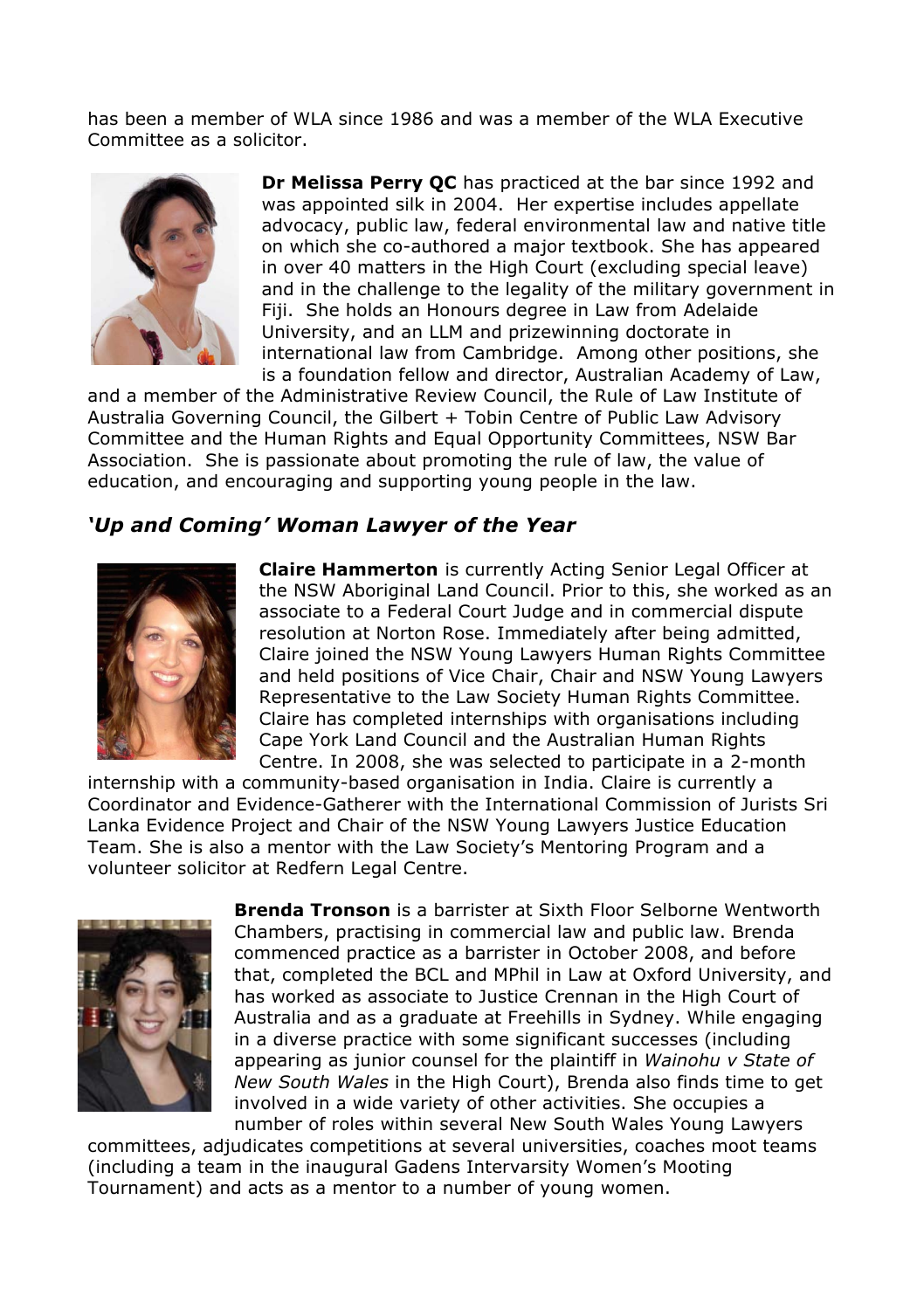#### *Life Achievement Award*



**The Honourable Elizabeth Evatt AC** graduated in law at Sydney University in 1955, later taking a Masters degree at Harvard Law School. She practised law in Australia and in England.

In 1973, she was appointed as a Deputy President of the Commonwealth Conciliation and Arbitration Commission. She chaired the Royal Commission on Human Relationships from 1974 to 1977 and was Chief Judge of the Family Court of Australia from 1976 to 1988. In 1988 she became President of the Australian

Law Reform Commission until 1993. She was Chancellor of the University of Newcastle from 1988 to 1994.

From 1984 to 1992, she was a member of the United Nations Committee on the Elimination of Discrimination Against Women, and chaired that Committee from 1989 - 1991. From 1993 to 2000 she was a member of the UN Human Rights Committee. From 1998 to 2006, she was a Judge of the World Bank Administrative Tribunal.

Currently she is a Commissioner of the International Commission of Jurists, based in Geneva.